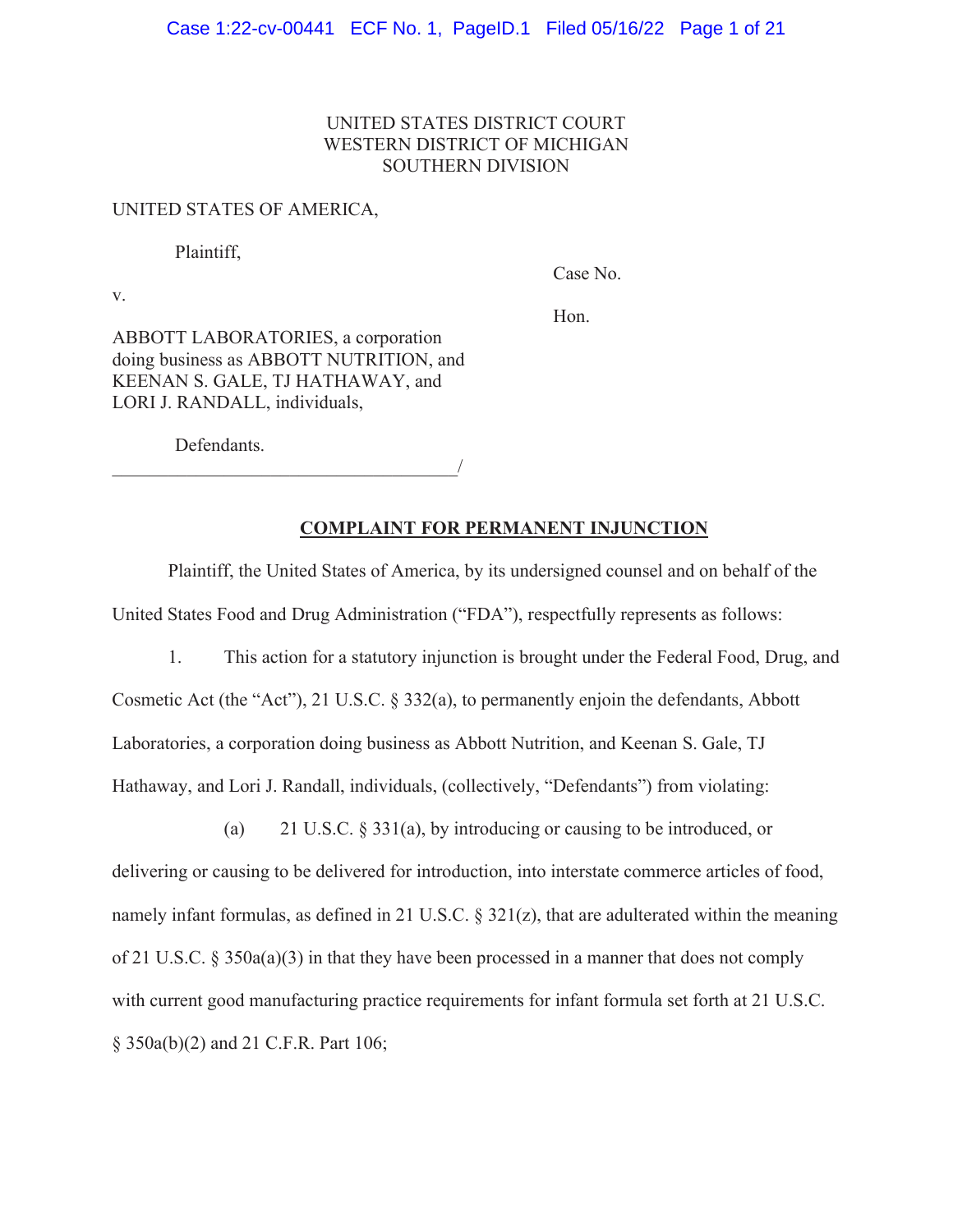## Case 1:22-cv-00441 ECF No. 1, PageID.2 Filed 05/16/22 Page 2 of 21

(b) 21 U.S.C. § 331(a) by introducing or causing to be introduced, or delivering or causing to be delivered for introduction, into interstate commerce articles of food that are adulterated within the meaning of 21 U.S.C. § 342(a)(4) in that they have been prepared, packed, or held under insanitary conditions whereby they may have become contaminated or whereby they may have been rendered injurious to health;

(c) 21 U.S.C.  $\S 331(k)$  by causing articles of food, namely infant formulas as defined in 21 U.S.C. § 321(z), that are held for sale after shipment of one or more of their components in interstate commerce to become adulterated within the meaning of 21 U.S.C.  $§ 350a(a)(3);$  and

(d) 21 U.S.C.  $\S 331(k)$  by causing articles of food that are held for sale after shipment of one or more of their components in interstate commerce to become adulterated within the meaning of 21 U.S.C.  $\S$  342(a)(4).

2. Defendants manufacture infant formulas, including infant formulas in powdered form ("powder infant formulas"), under conditions and practices that fail to protect the food against the risk of contamination from bacteria including, but not limited to, *Cronobacter sakazakii* ("*C. sak.*") and *Salmonella*.

3. *C. sak.* can live in dry foods, such as powder infant formula. In infants (children younger than 12 months), *C. sak.* can be deadly. *C. sak.* can cause sepsis (a serious blood infection) or meningitis (swelling of the linings surrounding the brain and spinal cord). Infants two months or younger are most at risk of developing meningitis if they become ill from *C. sak*. infection. Infants born prematurely are also more likely to become ill from *C. sak.* infection.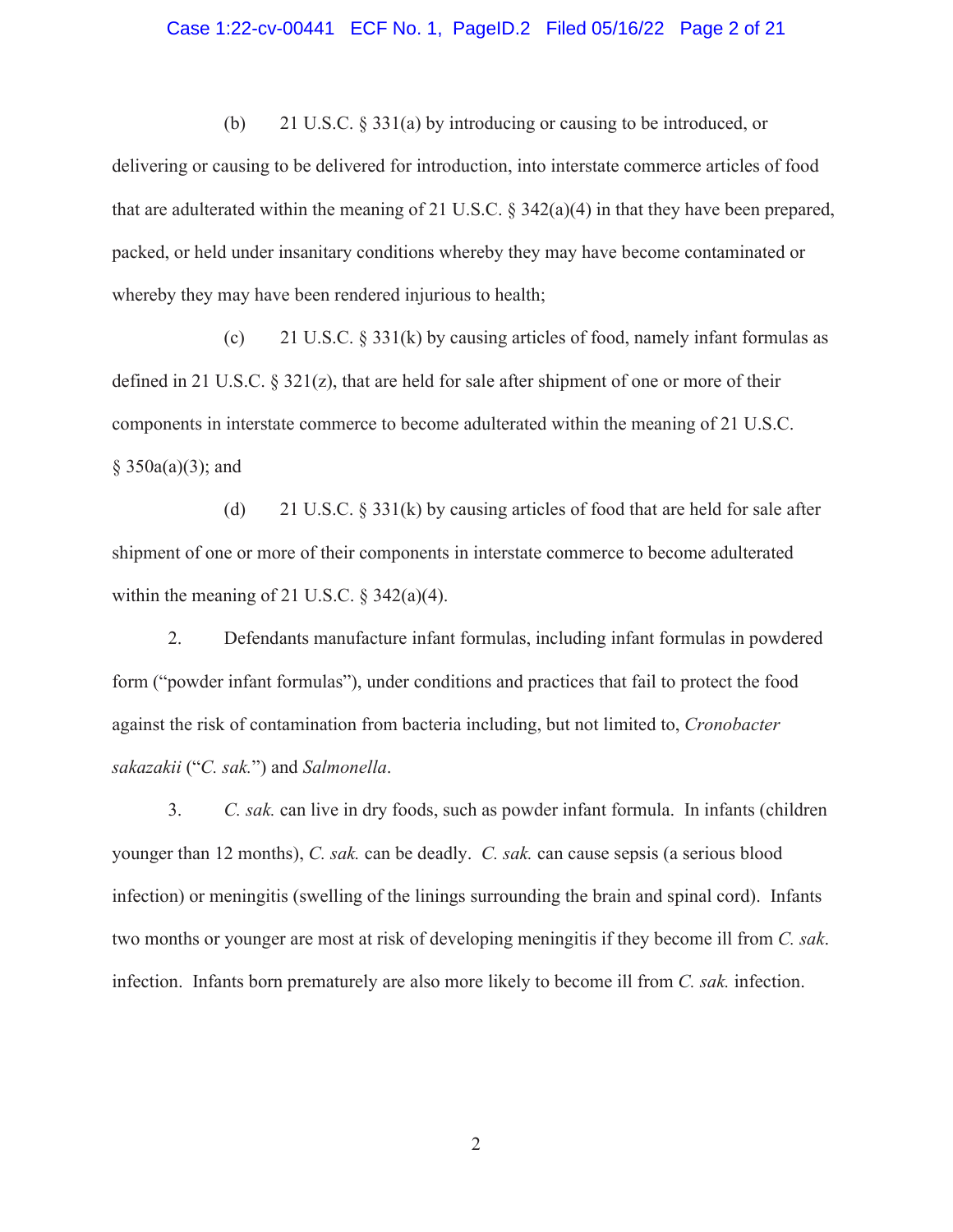# Case 1:22-cv-00441 ECF No. 1, PageID.3 Filed 05/16/22 Page 3 of 21

4. FDA testing of environmental samples collected on or about February 1 or 2, 2022, detected *C. sak.* in a Sturgis, Michigan facility where Defendants manufactured powder infant formula.

5. Furthermore, Defendants identified *Cronobacter* spp. in their manufacturing facility from their own environmental samples collected between February 6 and 20, 2022. "*Cronobacter* spp." refers to *Cronobacter* without a determination of the species, e.g., *C. sak*. The presence of *Cronobacter* spp. in the manufacturing environment indicates that conditions support bacterial growth and proliferation, including growth of pathogenic bacteria such as *C. sak.* If speciation is not conducted, the findings of *Cronobacter* spp. must be treated as if the bacteria are *C. sak.*, for adequate protection of public health.

6. On two previous occasions, Defendants detected *Cronobacter* spp. in their finished powder infant formulas. (The contamination was caught before the infant formulas were distributed to consumers.) Defendants processed/filled one batch of *Cronobacter* spp. positive product on or about August 18-19, 2019, and processed/filled the other batch of *Cronobacter* spp.-positive product on or about June 12, 2020. The two finished product batches that tested positive for *Cronobacter* spp. had been processed on different equipment; for example, the products were dried on different spray dryers and filled on different filling lines. (Spray dryers process infant formula or other food from a liquid form to powder form; this process is known as "drying." Filling lines are used for putting infant formula or other food into containers and sealing the containers.) The presence of *Cronobacter* spp. on different processing equipment at different times indicates the possibility of multiple avenues for spreading bacterial contamination in the manufacturing environment.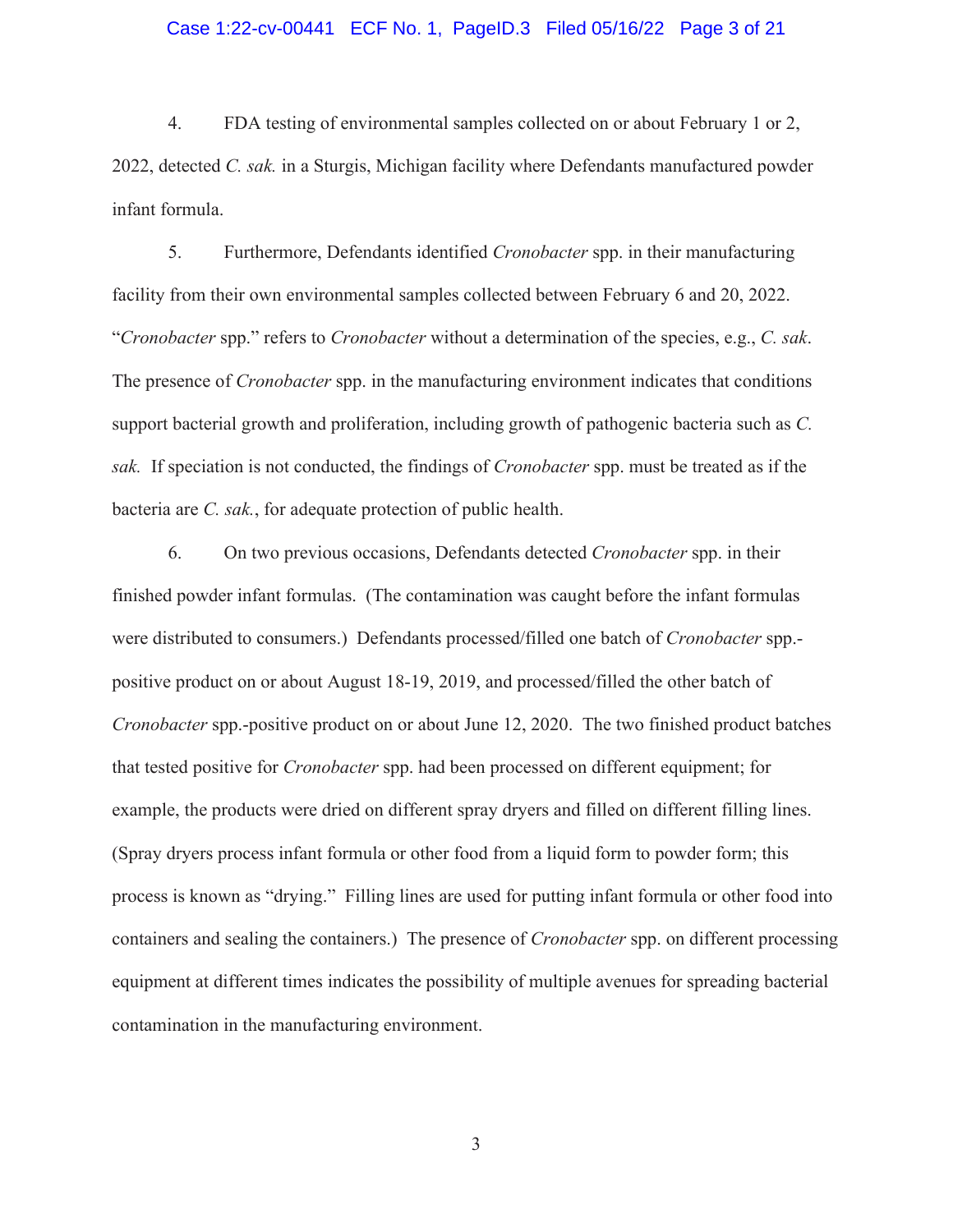## Case 1:22-cv-00441 ECF No. 1, PageID.4 Filed 05/16/22 Page 4 of 21

7. Ongoing inadequacies in manufacturing conditions and practices at Defendants' facilities demonstrate that Defendants have been unwilling or unable to implement sustainable corrective actions to ensure the safety and quality of food manufactured for infants, a consumer group particularly vulnerable to foodborne pathogens. Defendants' violations of the Act and the likelihood that violations will recur in the absence of court action demonstrate that injunctive relief is necessary.

#### **Jurisdiction and Venue**

8. This Court has jurisdiction over the subject matter and all parties to this action under 28 U.S.C. §§ 1331, 1337, and 1345, and 21 U.S.C. § 332(a).

9. Venue in this district is proper under 28 U.S.C. § 1391(b) and (c).

## **Defendants and Their Operations**

10. Defendant Abbott Laboratories, doing business as Abbott Nutrition, is a corporation formed under the laws of the State of Illinois. Abbott Nutrition manufactures infant formulas at facilities located at 901 North Centerville Road, Sturgis, Michigan 49091 ("AN-Sturgis"), within the jurisdiction of this Court. AN-Sturgis has over 400 employees.

11. Defendant Keenan S. Gale holds the title of Director of Quality at AN-Sturgis and oversees all quality assurance including, but not limited to, sanitation, compliance, and corrective and preventive actions. Defendant Gale has the authority to detect, correct, and prevent violations of the Act and its implementing regulations. Defendant Gale performs his duties at AN-Sturgis, within the jurisdiction of this Court.

12. Defendant TJ Hathaway is the Site Director at AN-Sturgis. Defendant Hathaway has identified himself as the most responsible individual at the Sturgis Facility. Defendant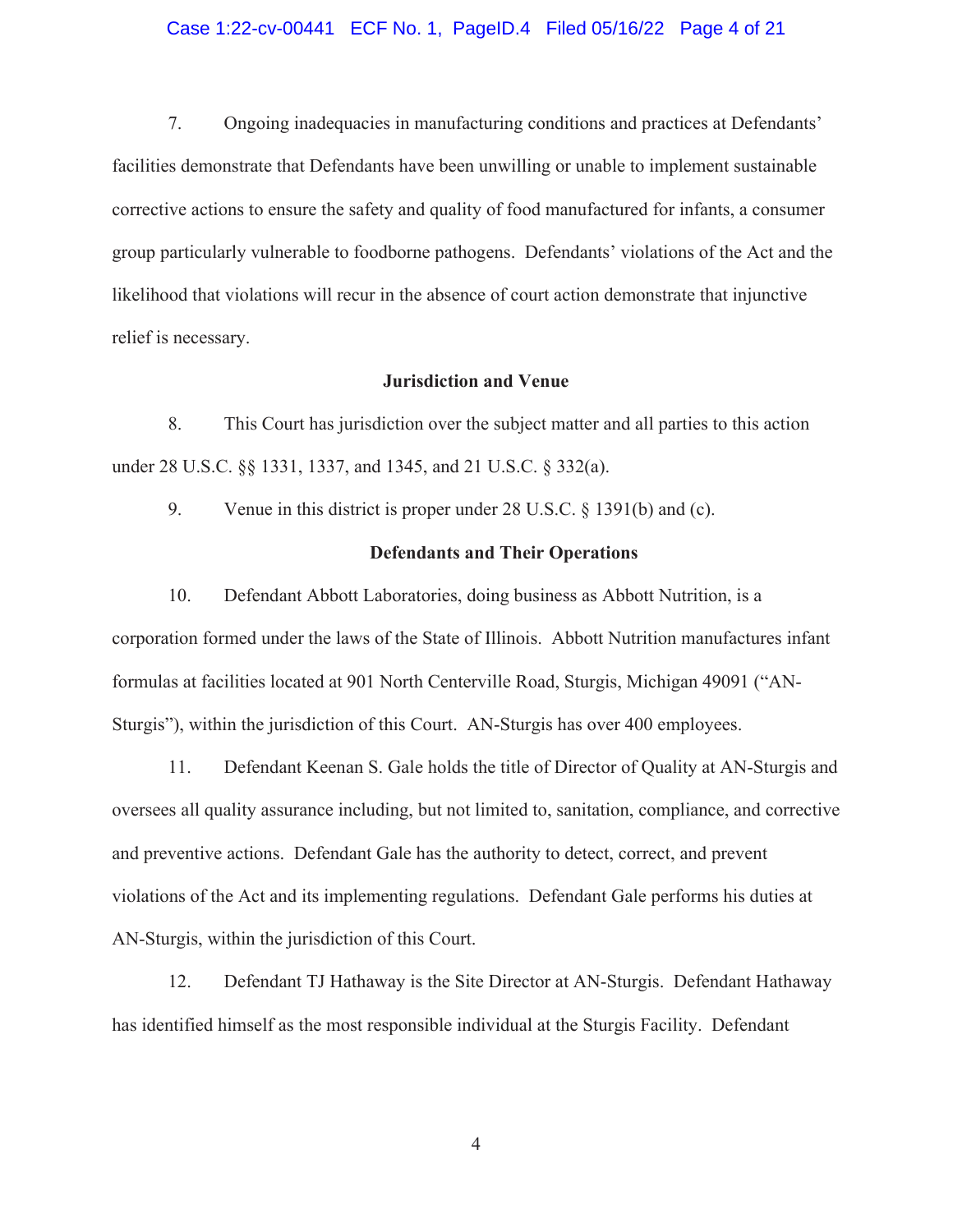## Case 1:22-cv-00441 ECF No. 1, PageID.5 Filed 05/16/22 Page 5 of 21

Hathaway is responsible for ensuring the safety and quality of products made at AN-Sturgis. Defendant Hathaway performs his duties at AN-Sturgis, within the jurisdiction of this Court.

13. Defendant Lori J. Randall is Abbott Nutrition's Division Vice-President of Quality Assurance. Defendant Randall has overall responsibility for quality operations for global Abbott Nutrition, which includes, but is not limited to, oversight of manufacturing locations and food safety, product quality, supplier quality, compliance, complaint management, and corrective and preventive actions. Defendant Randall was responsible for approving the decision made during FDA's most-recent inspection at AN-Sturgis to initiate a recall of certain infant formulas manufactured at AN-Sturgis. Defendant Randall performs her duties at Abbott Laboratories' corporate office located in Abbott Park, Illinois, where she conducts her oversight duties for Abbott Laboratories' manufacturing sites including, but not limited to, AN-Sturgis.

14. During their regular course of business, Defendants manufacture, process, pack, label, hold, and distribute articles of food, including infant formulas defined in 21 U.S.C. § 321(z), and food for older children. Defendants' infant formulas and other food are marketed under several brand names, including Similac (including Similac Alimentum) and EleCare.

15. Defendants distribute their infant formulas throughout the United States, including to Minnesota, Ohio, and Texas.

16. Defendants manufacture their infant formulas using ingredients that were shipped in interstate commerce, including ingredients from Illinois, Iowa, and Wisconsin.

# **Legal Framework**

#### *Infant Formula, Generally*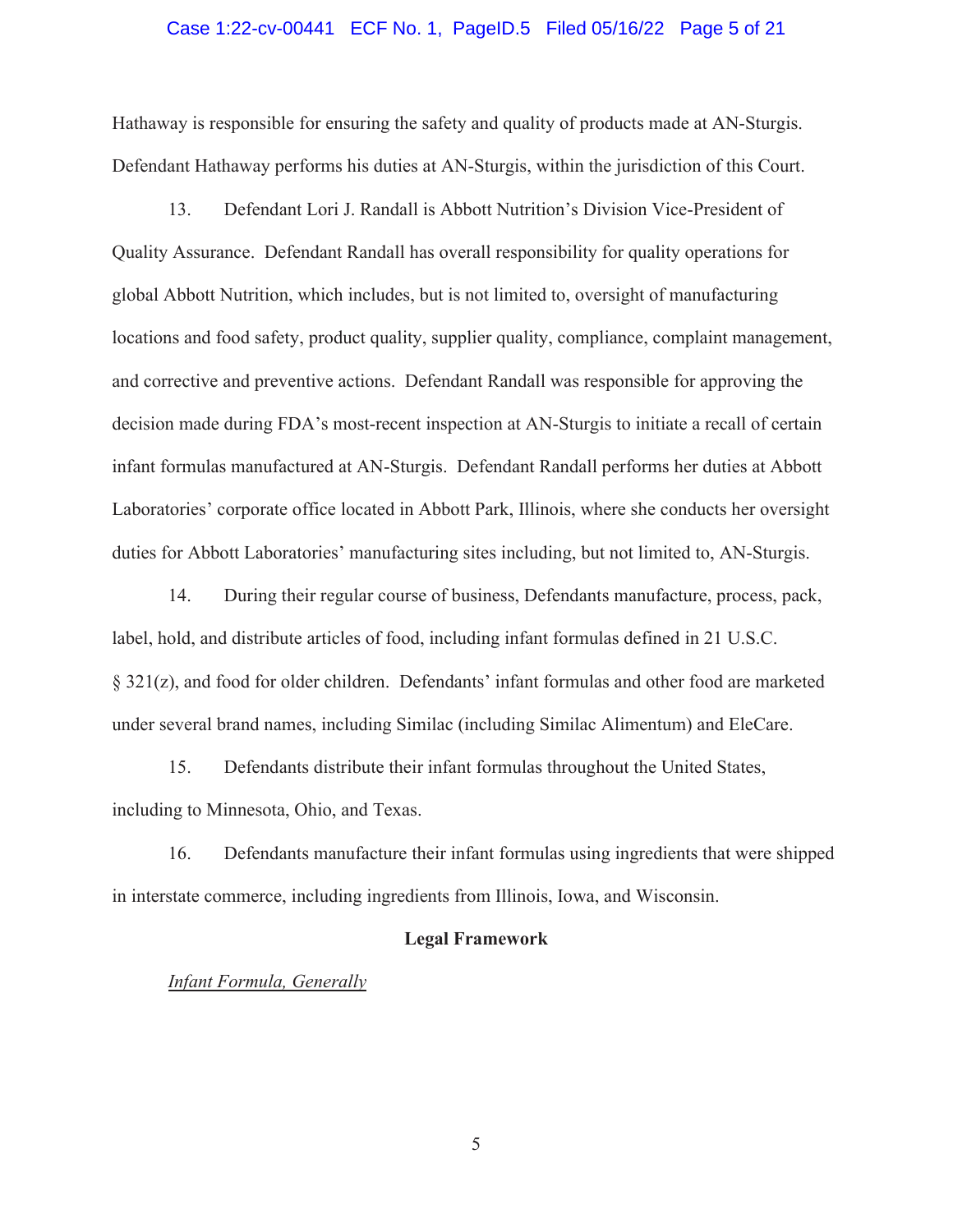## Case 1:22-cv-00441 ECF No. 1, PageID.6 Filed 05/16/22 Page 6 of 21

17. "Infant formula" means "a food which purports to be or is represented for special dietary use solely as a food for infants by reason of its simulation of human milk or its suitability as a complete or partial substitute for human milk." 21 U.S.C. § 321(z).

18. Subject to an exemption described below, the Act deems infant formulas adulterated if they are not made in compliance with FDA's current good manufacturing practice ("CGMP") requirements for infant formulas established by regulation. *See* 21 U.S.C. §§ 350a(a)(3) and 350a(b)(2); 21 C.F.R. §§ 106.1(a) and 106.5(b).

19. FDA promulgated CGMP regulations for infant formulas at 21 C.F.R. Part 106, Subpart B ("Infant Formula CGMP Regulations"). These regulations are designed to ensure the safety of infant formula and prevent the manufacture of adulterated infant formula, and they require manufacturers to implement a system of controls to cover all stages of manufacturing. Infant Formula CGMP Regulations contain requirements for specific controls including, but not limited to, controls to prevent adulteration of infant formula from microorganisms. *See* Interim Final Rule, Current Good Manufacturing Practices, Quality Control Procedures, Quality Factors, Notification Requirements, and Records and Reports, for Infant Formula. 79 Fed. Reg. 7934, 7935 (Feb. 10, 2014); *see also* Final Rule, Current Good Manufacturing Practices, Quality Control Procedures, Quality Factors, Notification Requirements, and Records and Reports, for Infant Formula. 79 Fed. Reg. 33,057 (June 10, 2014).

20. In conjunction with Infant Formula CGMP Regulations, FDA also promulgated requirements for record-keeping, including a requirement that manufacturers have procedures for handling all written and oral complaints ("Infant Formula Record Requirements"). *See* 21 U.S.C. § 350a(b)(4); 21 C.F.R. § 106.100(k). Under Infant Formula Record Requirements, manufacturers must conduct an investigation when a complaint shows a possible health hazard.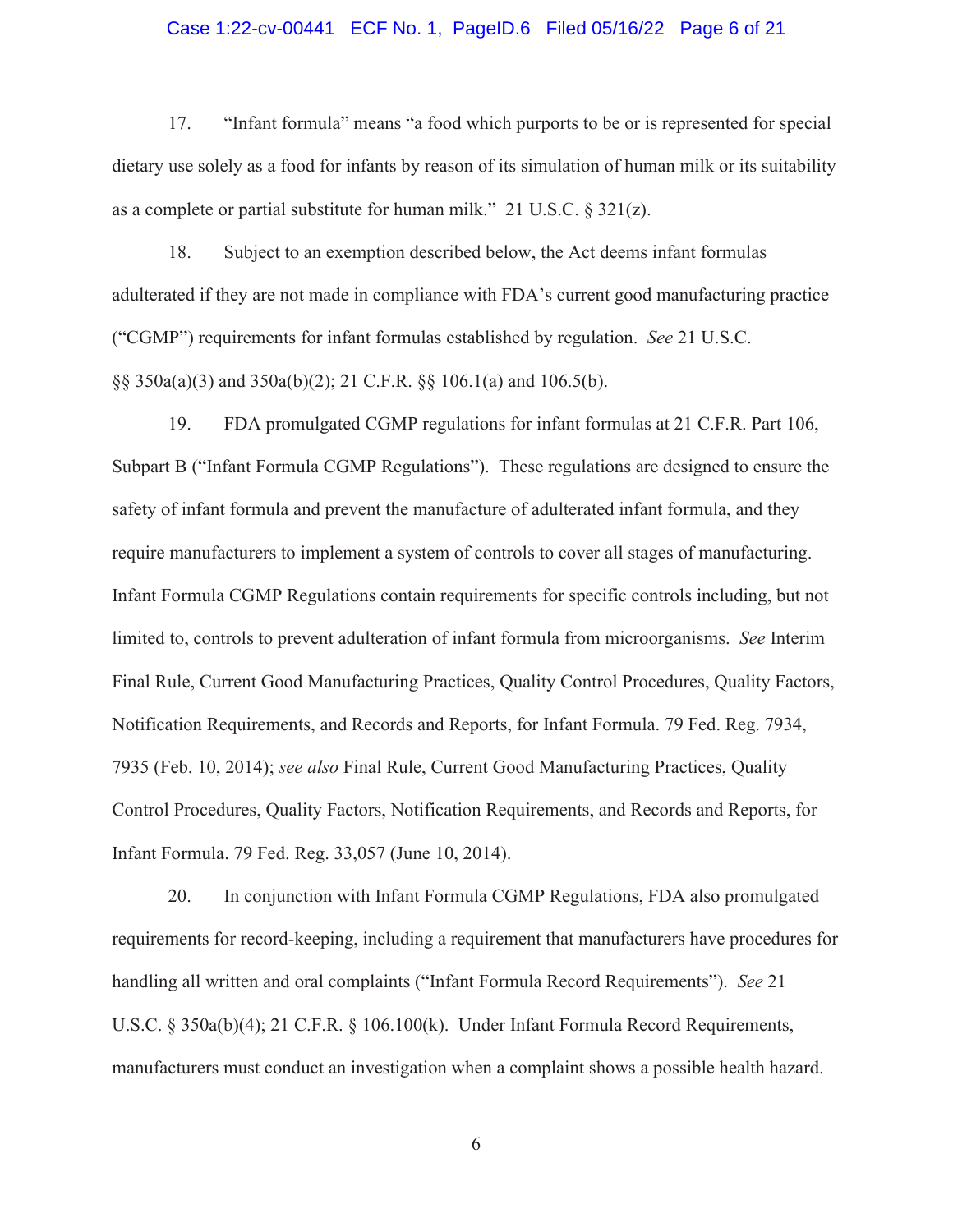# Case 1:22-cv-00441 ECF No. 1, PageID.7 Filed 05/16/22 Page 7 of 21

The failure to comply with Infant Formula Record Requirements, including the requirement for complaint-handling procedures, renders infant formulas adulterated within the meaning of 21 U.S.C. § 350a(a)(3). *See* 21 C.F.R. §§ 106.1(c) and 106.100(r).

# *Exempt Infant Formula*

21. The Act exempts certain infant formulas from several aspects of 21 U.S.C.

§ 350a—the specific provision of the Act governing the manufacture and adulteration of infant formula—including provisions relating to compliance with Infant Formula CGMP Regulations and Infant Formula Record Requirements. *See* 21 U.S.C. § 350a(h) (providing exemption from, among others, the requirements in 21 U.S.C.  $\S$ § 350a(a)(3), 350a(b)(2), and 350a(b)(4)). The exemption applies to infant formula "which is represented and labeled for use by an infant— $(A)$ who has an inborn error of metabolism or a low birth weight, or (B) who otherwise has an unusual medical or dietary problem." 21 U.S.C.  $\S 350a(h)(1)$ . This type of product is known as an "exempt infant formula." FDA promulgated regulations that establish conditions with which a manufacturer must comply to obtain and retain this exemption. *See* 21 U.S.C. §§ 350a(h)(1) and 350a(h)(2); 21 C.F.R. § 107.50.

22. Inborn errors of metabolism are rare, inherited (genetic) disorders in which the body cannot properly turn food into energy. They are caused by defects in specific proteins (enzymes) that help break down (metabolize) certain nutrients in food.These disorders result in the buildup of toxic compounds in the brain and other important organ systems, and they can cause a wide range of medical problems. Several inborn errors of metabolism are lifethreatening and known to cause severe and permanent brain damage and associated problems such as developmental delay, movement disorder, and/or coma. Infants with inborn errors of metabolism cannot tolerate certain nutrients (e.g., certain amino acids) found in infant formulas;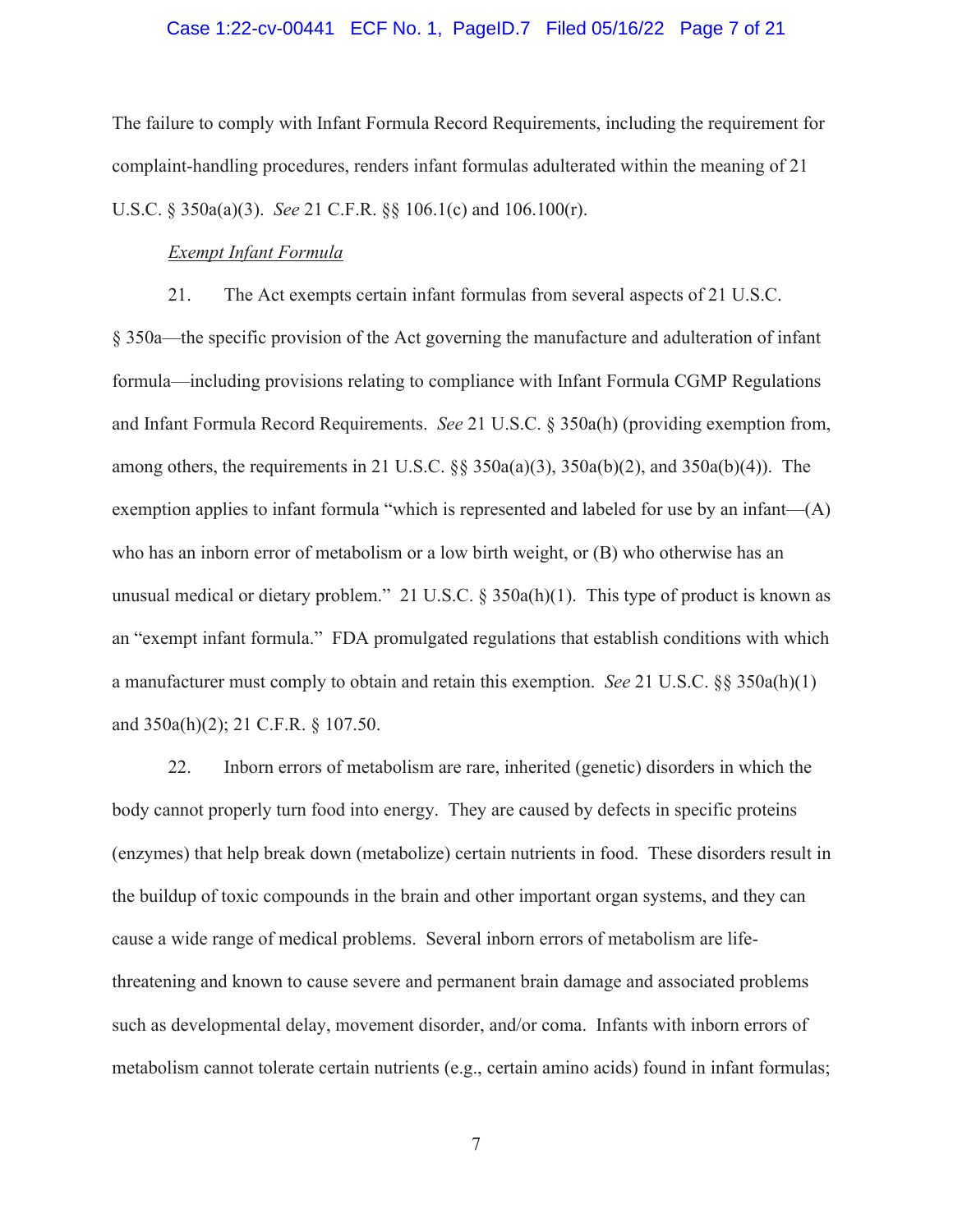## Case 1:22-cv-00441 ECF No. 1, PageID.8 Filed 05/16/22 Page 8 of 21

therefore, these infants need specialty infant formulas to meet their nutritional needs to support and promote growth while avoiding the offending nutrient(s). Other types of disorders requiring specialty infant formulas are severe allergies where infants cannot tolerate proteins that are not broken down and require alternate types of infant formulas, such as amino acid-based formulas.

23. This Complaint refers to the exempt infant formulas that Defendants manufacture at AN-Sturgis as "the Specialty Infant Formulas," and the non-exempt infant formulas that Defendants manufacture at AN-Sturgis as "the Standard Infant Formulas." The Specialty Infant Formulas are intended to address inborn errors of metabolism, such as maple syrup urine disease ("MSUD"), urea cycle disorders ("UCD"), and glutaric aciduria type 1 ("GA-1"), and other conditions, such as severe food allergies.

24. Microbiological contamination of any infant formula, including the Specialty Infant Formulas and the Standard Infant Formulas, can have devastating and potentially deadly effects on vulnerable infants.

#### *Food, Generally*

25. Under the Act, all infant formulas are "food" (see definition of "infant formula" above) and, therefore, are subject to the Act's requirements applicable to food.

26. "Food" is adulterated within the meaning of the Act "if it has been prepared, packed, or held under insanitary conditions whereby it may have become contaminated with filth, or whereby it may have been rendered injurious to health." 21 U.S.C.  $\S$  342(a)(4).

27. Food manufacturers must adhere to FDA's current good manufacturing practice regulations ("CGMP Regulations for Human Food"), codified at 21 C.F.R. Part 117, Subpart B, which establish basic practices that must be followed and conditions that must be maintained during food manufacturing operations. *See* 21 C.F.R. §§ 117.10 through 117.110.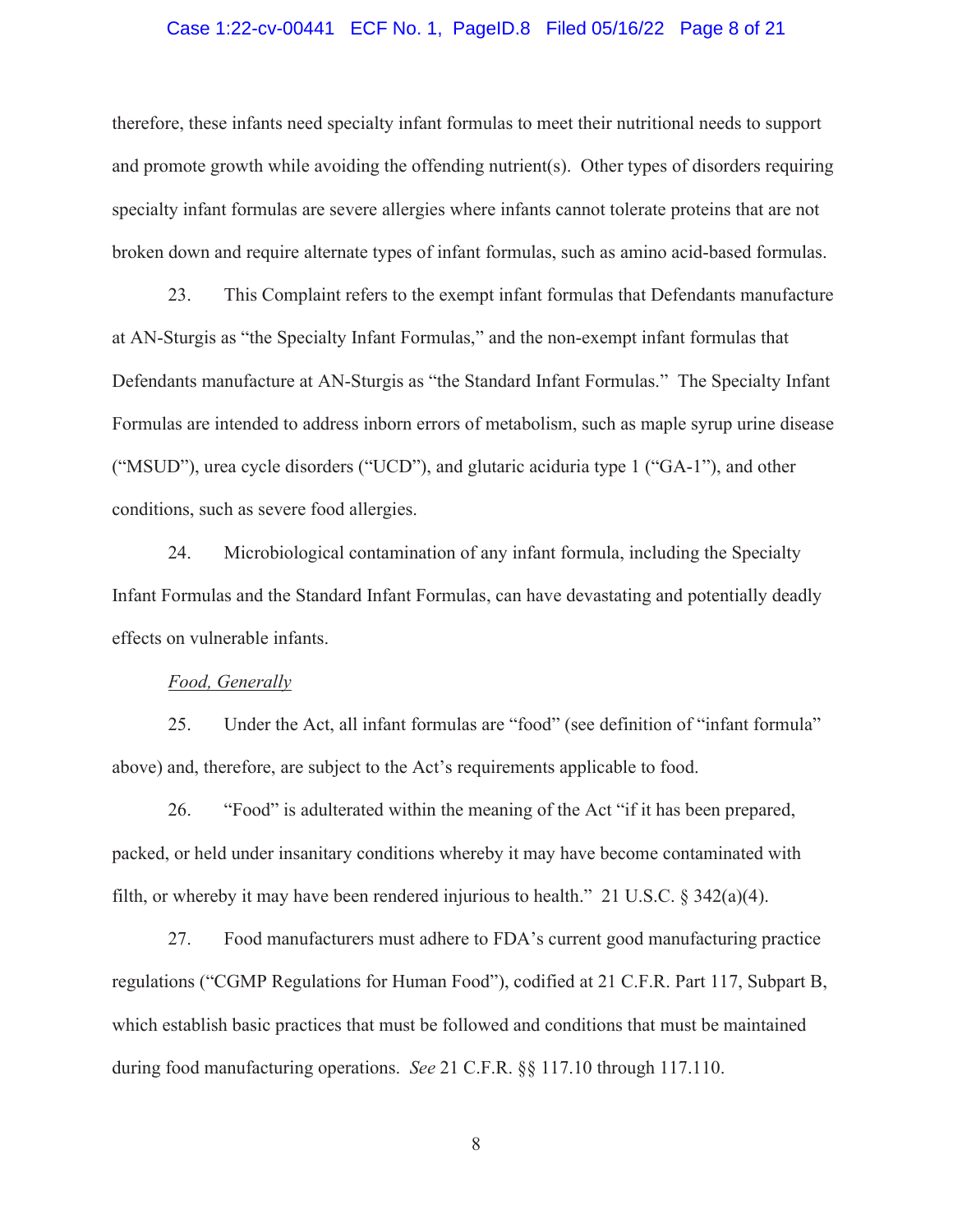## Case 1:22-cv-00441 ECF No. 1, PageID.9 Filed 05/16/22 Page 9 of 21

28. CGMP Regulations for Human Food require, among other things, that manufacturing conditions and practices protect against contamination of food and food-contact surfaces from any source. *See generally* 21 C.F.R. Part 117, Subpart B.

29. The failure to comply with CGMP Regulations for Human Food renders food adulterated within the meaning of 21 U.S.C. § 342(a)(4). *See* 21 C.F.R. § 117.1(a)(1)(ii).

30. The Specialty Infant Formulas, the Standard Infant Formulas, and the other food that Defendants manufacture at AN-Sturgis are required to be made in compliance with CGMP Regulations for Human Food. The Standard Infant Formulas are also required to be made in compliance with Infant Formula CGMP Regulations.

# *Violations of the Act*

31. The Act, 21 U.S.C. § 331(a), prohibits introducing into interstate commerce:

(a) Articles of food, namely infant formulas as defined in 21 U.S.C.  $\S 321(z)$ , that are adulterated within the meaning of 21 U.S.C.  $\S$  350a(a)(3) in that they have been processed in a manner that does not comply with current good manufacturing practice requirements for infant formula set forth at 21 U.S.C. § 350a(b)(2) and 21 C.F.R. Part 106; and

(b) Articles of food that are adulterated within the meaning of 21 U.S.C. § 342(a)(4) in that they have been prepared, packed, or held under insanitary conditions whereby they may have become contaminated with filth or whereby they may have been rendered injurious to health.

32. The Act, 21 U.S.C. § 331(k), prohibits causing:

(a) Articles of food, namely infant formulas as defined in 21 U.S.C. § 321(z), that are held for sale after shipment of one or more of their components in interstate commerce to become adulterated within the meaning of 21 U.S.C. § 350a(a)(3); and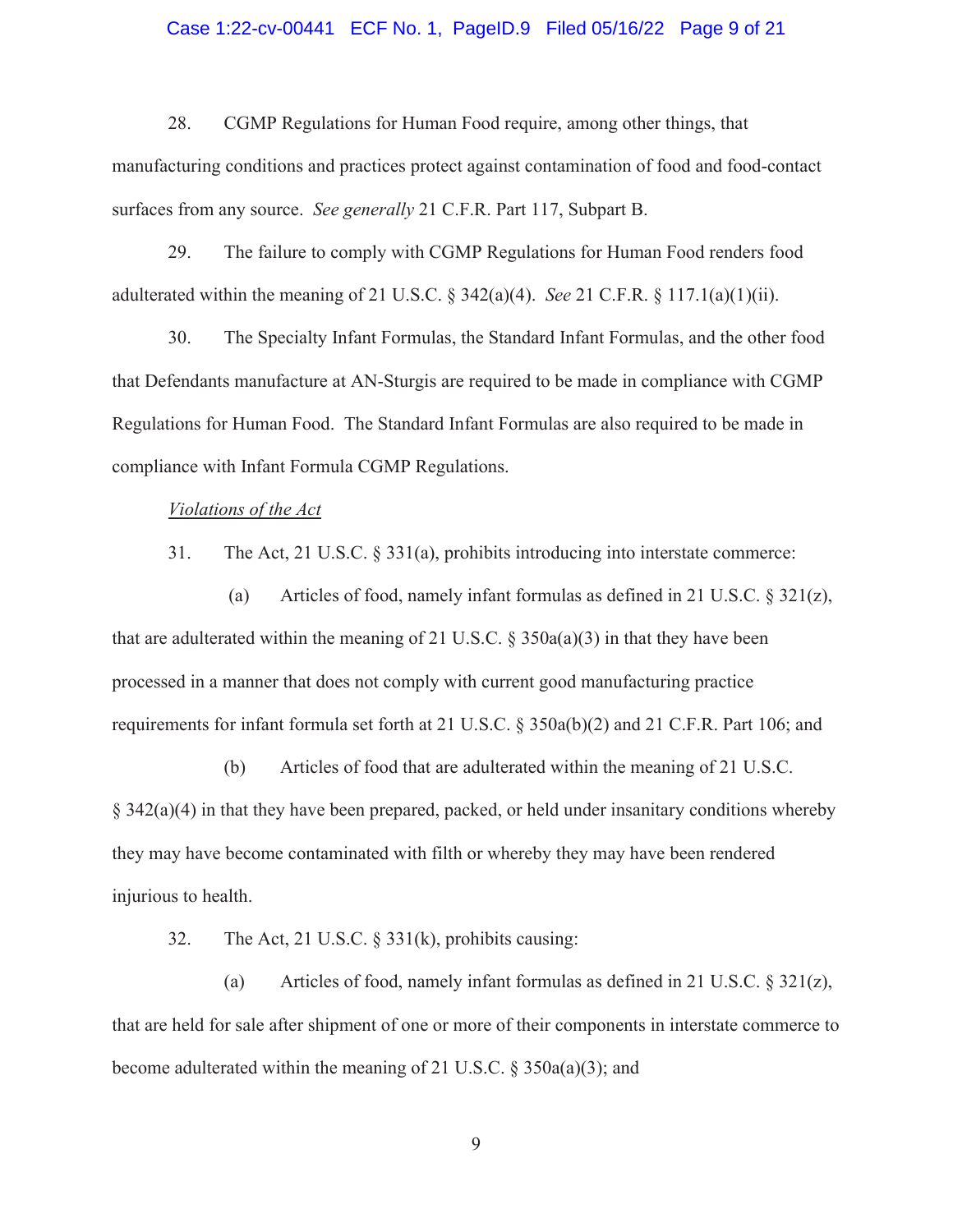#### Case 1:22-cv-00441 ECF No. 1, PageID.10 Filed 05/16/22 Page 10 of 21

(b) Articles of food that are held for sale after shipment of one or more of their components in interstate commerce to become adulterated within the meaning of 21 U.S.C.  $§$  342(a)(4).

33. The evidence gathered during FDA's recent inspection at AN-Sturgis (described below) demonstrates that Defendants adulterate food within the meaning of 21 U.S.C.  $\S$ § 342(a)(4) and 350a(a)(3).

34. The evidence also demonstrates that Defendants manufacture their products from ingredients shipped to them in interstate commerce and distribute their adulterated food in interstate commerce.

35. Therefore, Defendants violate the Act by: (a) introducing into interstate commerce articles of food that are adulterated within the meaning of 21 U.S.C.  $\S 342(a)(4)$  and 350a(a)(3); and (b) causing articles of food that are held for sale after shipment of one or more of their components in interstate commerce to become adulterated within the meaning of 21 U.S.C. §§ 342(a)(4) and/or 350a(a)(3). *See* 21 U.S.C. §§ 331(a) and 331(k), respectively.

#### **FDA's 2022 Inspection at AN-Sturgis**

36. FDA conducted its most recent inspection at AN-Sturgis between January 31 and March 18, 2022 ("2022 Inspection"). During the 2022 Inspection, FDA investigators documented conditions and practices that fail to control microbiological growth within the foodprocessing areas at AN-Sturgis.

37. FDA's inspectional findings from the 2022 Inspection establish that Defendants lack adequate measures to ensure the safety and quality of the Specialty Infant Formulas, the Standard Infant Formulas, and the powdered food for older children that Defendants manufacture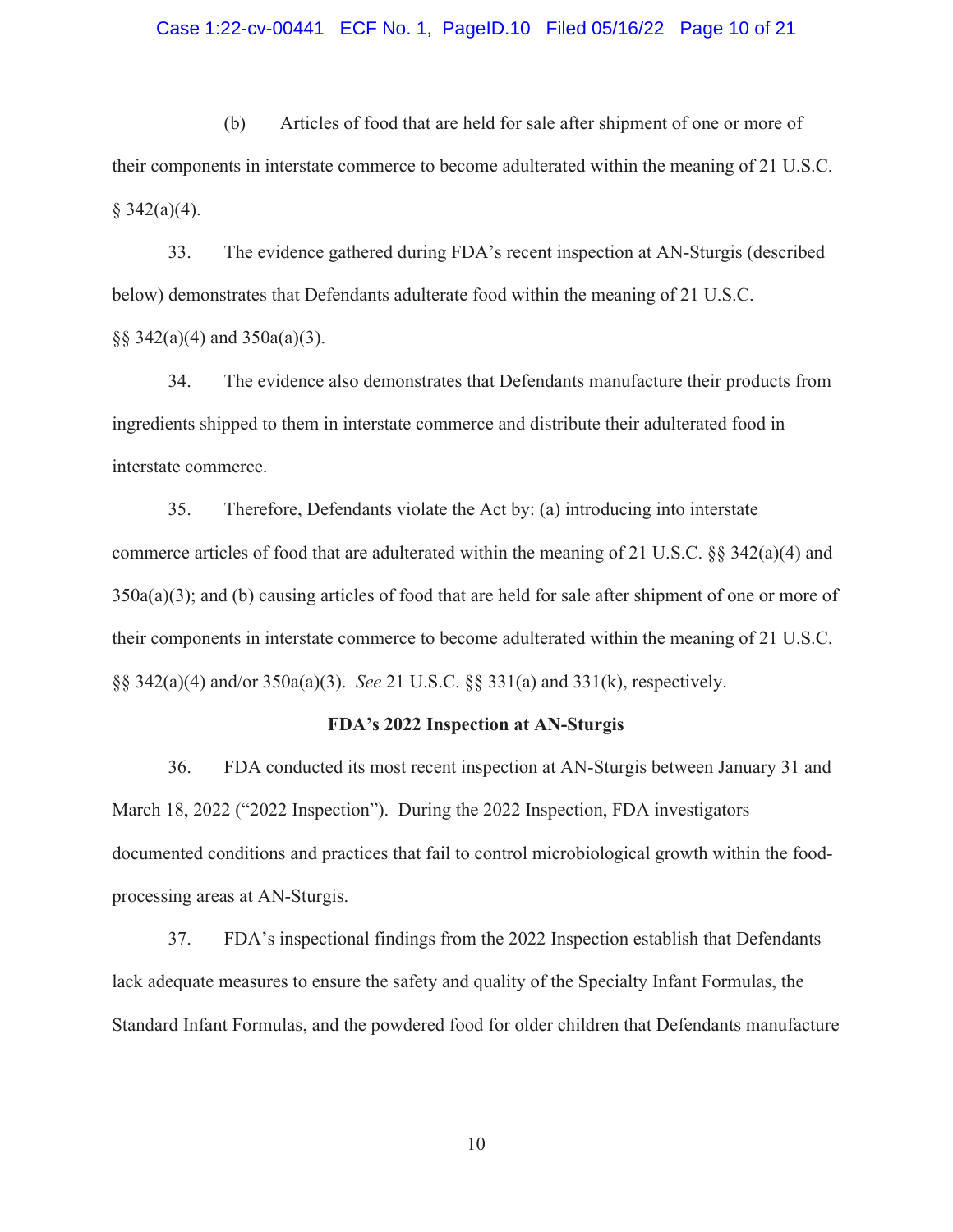#### Case 1:22-cv-00441 ECF No. 1, PageID.11 Filed 05/16/22 Page 11 of 21

at AN-Sturgis. Among other things, Defendants use shared equipment for manufacturing their products. As a result, these products are at risk of contamination from bacteria, such as *C. sak*.

38. FDA investigators collected samples from surfaces in AN-Sturgis's production areas for powder infant formula. FDA laboratory analysis of those samples detected *C. sak.* on several surfaces, including:

(a) The cover of a scoop hopper, which is used to feed scoops that are placed directly inside infant formula containers and come in contact with product. At the time the sample from the scoop hopper cover had been collected, a batch of infant formula was being packaged; and

(b) A structural support and the immediately surrounding floor of a spray dryer, and two areas in the dehumidification room on the fourth level of that spray-dryer tower, i.e., the floor between a duct-taped spot and the wall, and the floor and seam of the first door. At the time the samples on or near the spray dryer had been collected, the spray dryer was in a cleaning cycle, which introduces water into this dry-production environment and the equipment interiors.

39. Additionally, Defendants' own environmental samples between September 25, 2019, and February 20, 2022, confirmed the presence of *Cronobacter* spp. on surfaces in AN-Sturgis's production areas for powder infant formula.

40. The 2022 Inspection also documented Abbott's failure to control water in areas of AN-Sturgis's facilities that are intended to be used for processing powder infant formulas. The uncontrolled wet environment in processing areas, in conjunction with the presence of *C. sak.* and deteriorating equipment that enables harborage of *C. sak.* (i.e., cracks in food-contact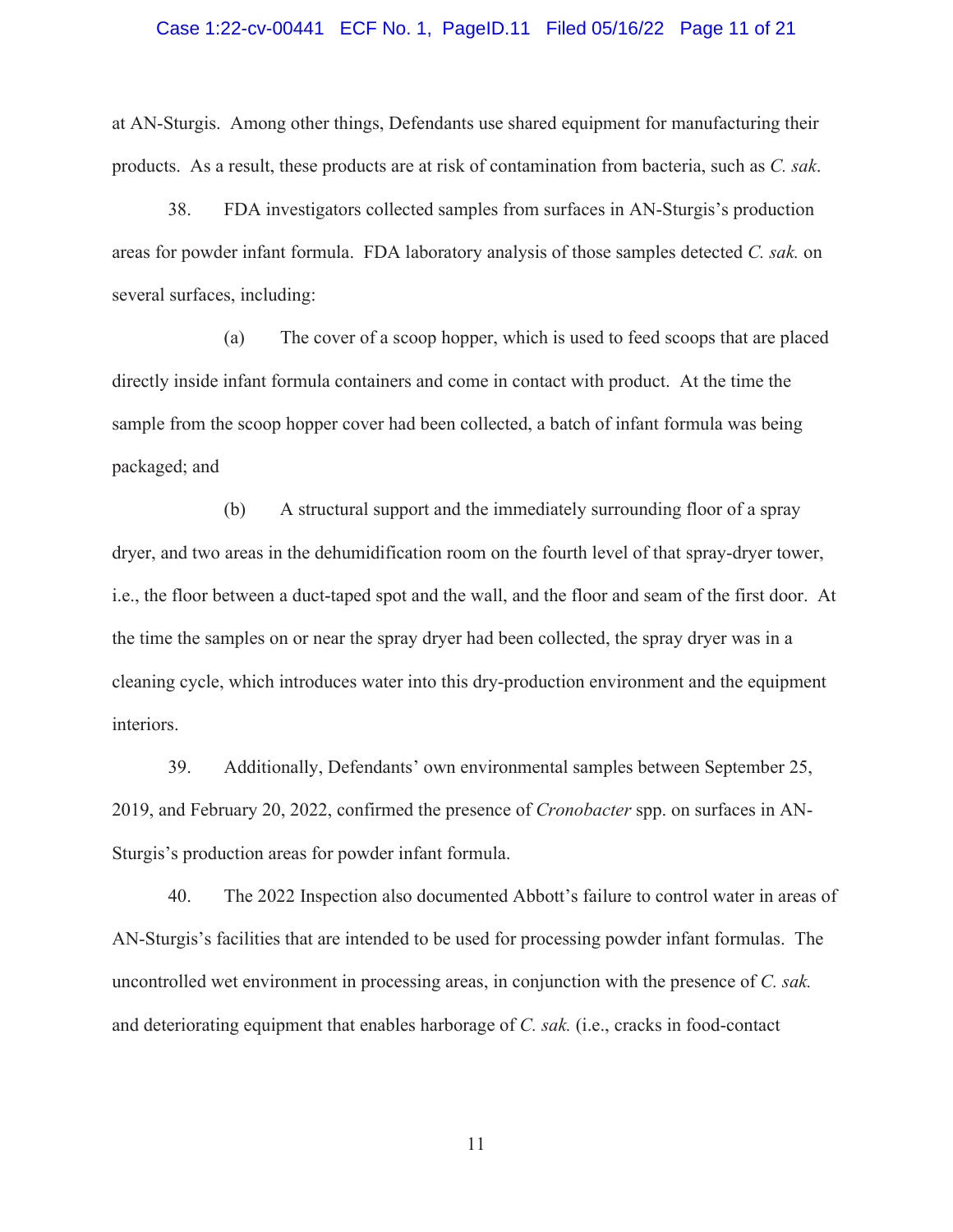## Case 1:22-cv-00441 ECF No. 1, PageID.12 Filed 05/16/22 Page 12 of 21

surfaces of equipment, as described below), create an unacceptable risk of bacterial contamination of Defendants' products.

41. On January 31, 2022, FDA investigators observed water on several levels of a spray-dryer tower, while the spray dryer was being used to process a batch of powder infant formula, as follows:

(a) On the tower's fifth level, the investigators observed water on the floor from a steam-condensate leak in the inlet steam coils; the water was dripping from the valves onto the floor of the tower's fourth level. FDA investigators noted that, according to Defendants' records, AN-Sturgis had prior water leaks (on January 21, 2022, November 4, 2021, and February 1, 2021) associated with inlet steam coils;

(b) On the tower's second level, the investigators observed water around the floor drain near the potassium hydroxide tanks, which are used for pH adjustment in the production of powder infant formula, and at the floor-wall junction near the floor scrubber used to clean the floors of the spray-dryer tower; and

(c) On the tower's basement level, the investigators observed water on the floor by an eye-wash station, which is adjacent to the air-handling system of a vibratory fluid bed used to further cool the powder infant formula as it comes out of the main chamber of the spray dryer.

42. FDA investigators observed that Defendants' records documented a total of 310 water events, e.g., water leaks and condensation, at AN-Sturgis between January 1, 2020, and February 1, 2022. Those water events occurred in dry-production areas for powder infant formulas, e.g., during spray-drying the infant formula and/or filling the infant formula into containers. Defendants' records describe several water leaks as necessitating repairs of the AN-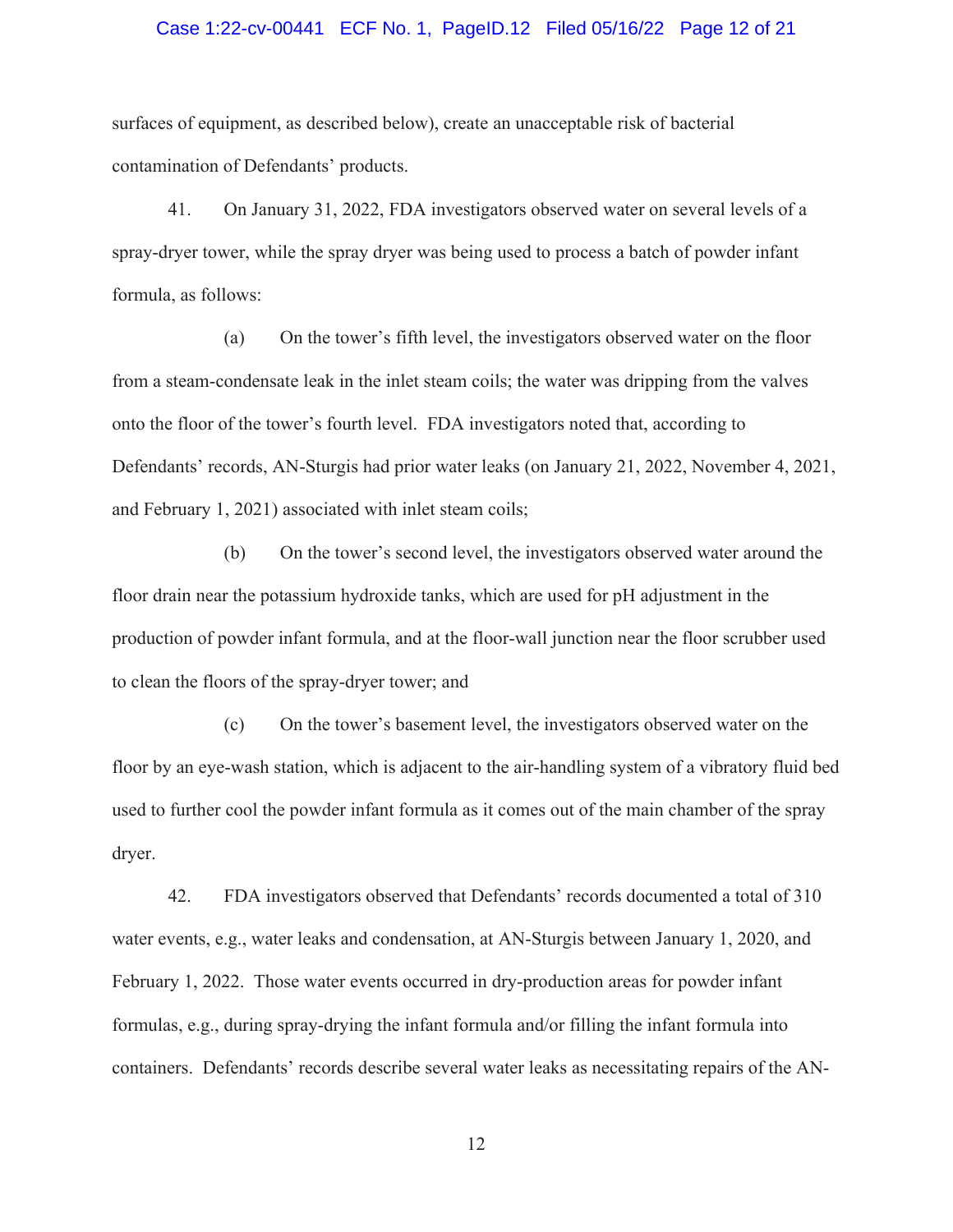#### Case 1:22-cv-00441 ECF No. 1, PageID.13 Filed 05/16/22 Page 13 of 21

Sturgis roof. When *C. sak.* is present in a manufacturing environment, it can be further spread to other processing areas, particularly where water is poorly controlled.

43. FDA investigators observed that Defendants had not validated the "dry-out" step for their spray dryers to ensure that complete drying is achieved after water is introduced into the spray-dryer environment during cleaning.

44. FDA investigators observed that Defendants' records documented a history of internal deterioration of the spray dryers at AN-Sturgis, dating back to September 2018. Defendants' last spray-dryer inspection, which occurred in August 2021, showed damage including, but not limited to, cracks and pits inside the dryers' main chambers. This type of damage creates the potential for niches and harborage sites for bacterial contamination to persist, particularly in the presence of moisture.

45. Additionally, FDA investigators observed that AN-Sturgis personnel (employees or contractors) working in infant formula processing areas did not wear necessary protective apparel to protect against contamination of infant formula. For example:

(a) On January 31, 2022, FDA investigators observed an employee exit the elevator in a spray-dryer tower and enter the room containing the vibratory fluid bed—and pass the shoe sanitizing station without spraying the soles of his/her shoes with sanitizer. When this inspectional observation was made, the nozzle of the sanitizer bottle was improperly set to stream instead of spray, which does not allow a uniform coating of sanitizer on the shoe soles. At the time the employee failed to sanitize his/her shoes, the spray dyer was processing a batch of powder infant formula; and

(b) Between January 31 and February 12, 2022, FDA investigators observed that AN-Sturgis employees and contractors were not required to spray their "captive shoes" (i.e.,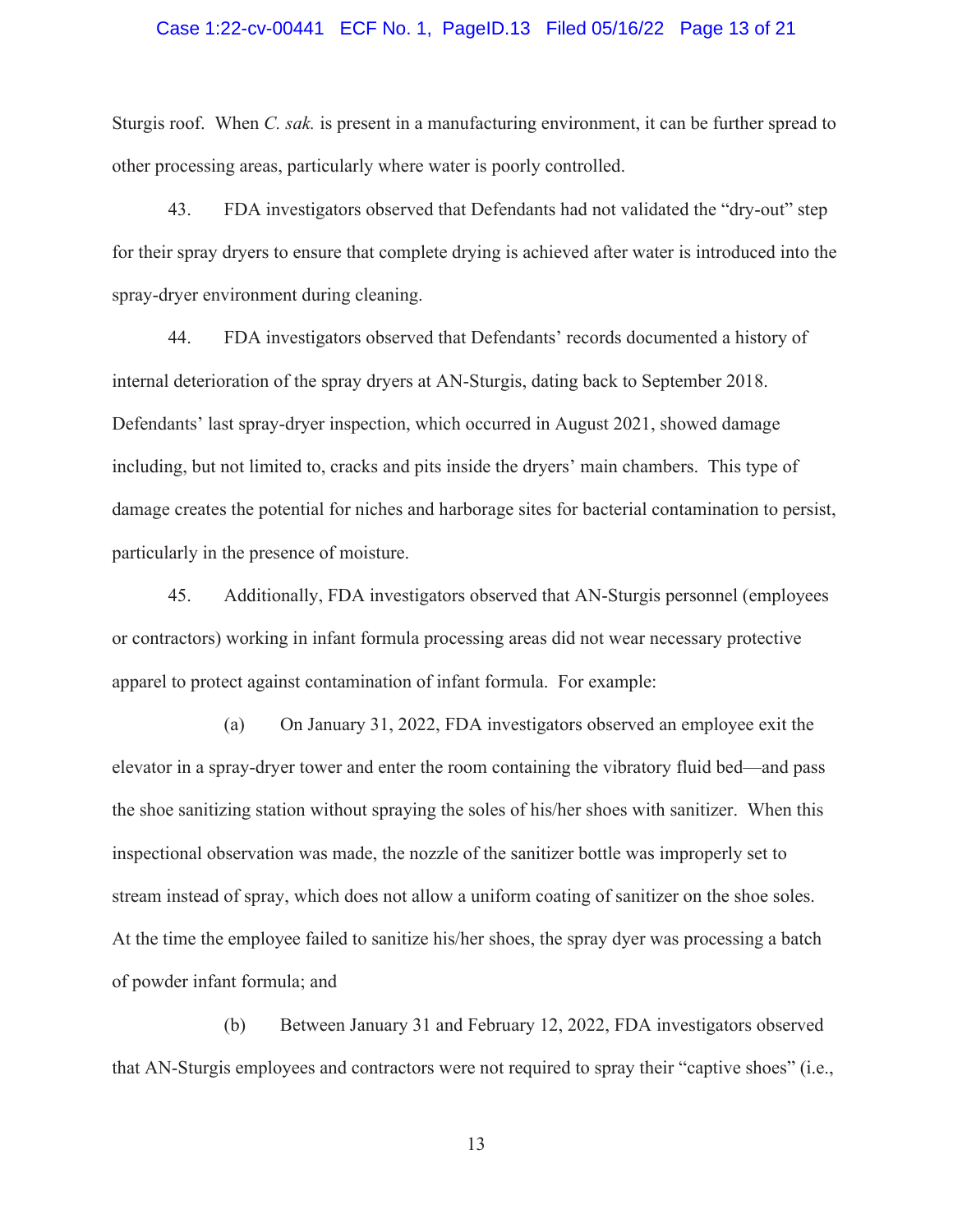#### Case 1:22-cv-00441 ECF No. 1, PageID.14 Filed 05/16/22 Page 14 of 21

shoes that are to be worn only inside the facilities) with sanitizer before entering the production area. Part of that time (specifically, between January 31 and February 4, 2022, and February 8, 2022), FDA investigators observed that AN-Sturgis employees had been wearing their captive shoes while walking in hallways and the cafeteria and exiting the restroom.

46. Further, the investigators found that Defendants failed to follow their own procedures to determine the root cause of consumer complaints associated with their products. Specifically, FDA investigators reviewed Defendants' complaint investigations for consumer complaints received by FDA, identified as FDA Consumer Complaint Nos. 171222, 170177, 171771, 171087, that are associated with (but not definitively caused by) powder infant formulas manufactured at AN-Sturgis, including reported *C. sak.* illnesses and a reported illness from *Salmonella newport*. The FDA investigators found that Defendants closed their complaint investigations without having identified a root cause for the reported illnesses associated with bacterial infection.

47. FDA investigators observed that, although Defendants' standard operating procedure ("Complaint Management and Investigations" v. 26, s. 5.2.2.8 on page 26) states that retained samples are to be evaluated for microbial analysis when "there is a potential for the distributed product not to comply with specifications," Defendants closed their complaint investigations without having evaluated any retained samples of the Consumer Complaint-related powder infant formulas for microbiological contamination.

48. At the close of the 2022 Inspection, FDA investigators issued a Form FDA-483, List of Inspectional Observations ("FDA-483"), to Defendant TJ Hathaway and discussed the FDA-483 observations with him.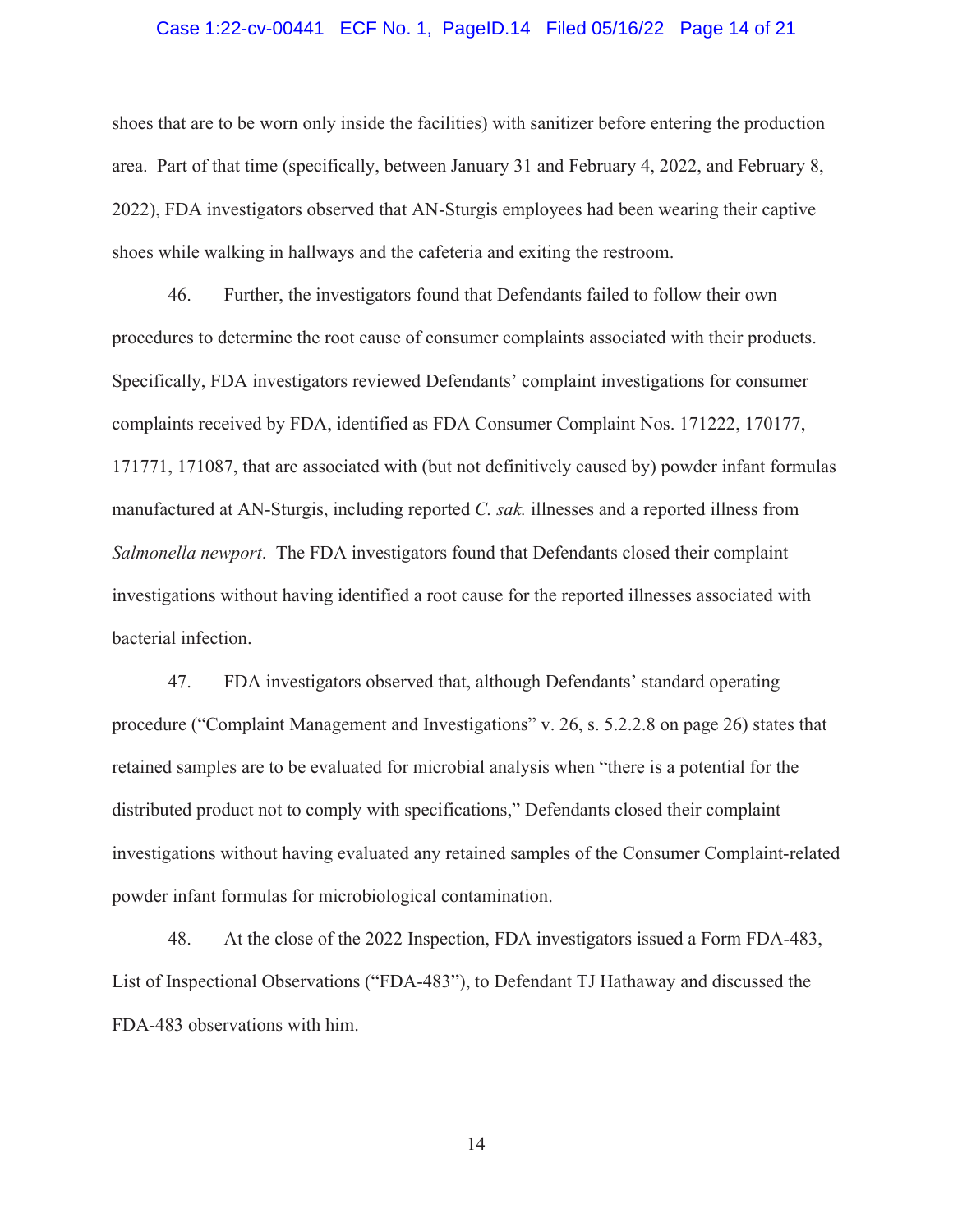## Case 1:22-cv-00441 ECF No. 1, PageID.15 Filed 05/16/22 Page 15 of 21

#### **Adulteration Based on Violations of CGMP Regulations for Human Food**

49. The evidence gathered during the 2022 Inspection establishes that Defendants violate CGMP Regulations for Human Food. Among other requirements, Defendants do not comply with the CGMP Regulations for Human Food set forth at 21 C.F.R.  $\S$ § 117.80(a)(1), 117.35(d), and 117.10(b), as described below.

50. Defendants fail to conduct food manufacturing operations in accordance with adequate sanitation principles, as required by 21 C.F.R. § 117.80(a)(1). Examples of this failure are discussed in paragraph 41 (the presence of dripping water in Defendants' spray-dryer tower) and paragraph 42 (water leaks and condensation in various powder infant formula production areas).

51. The presence of *C. sak.* on the cover of a scoop hopper during packaging of a batch of infant formula, as discussed in paragraph 38(a), adds to the risk of contamination posed by uncontrolled water dripping, leaking, and condensing in production areas.

52. Defendants fail to (a) ensure that food-contact surfaces of equipment that are wetcleaned are thoroughly dried before subsequent use, and (b) maintain food-contact surfaces, including utensils and food-contact surfaces of equipment, used for manufacturing low-moisture food (which includes powder infant formula) in a clean, dry, and sanitary condition before use, as required by 21 C.F.R. § 117.35(d)(1). Examples of these failures are discussed in paragraph 43 (failure to validate the "dry-out" step for spray dryers, which means there is no assurance that complete drying is achieved after water is introduced during cleaning) and paragraph 44 (damage, such as cracks and pits, inside the spray dryers' main chambers).

53. Defendants fail to ensure that personnel working in direct contact with food, foodcontact surfaces, and food-packaging materials conform to hygienic practices including wearing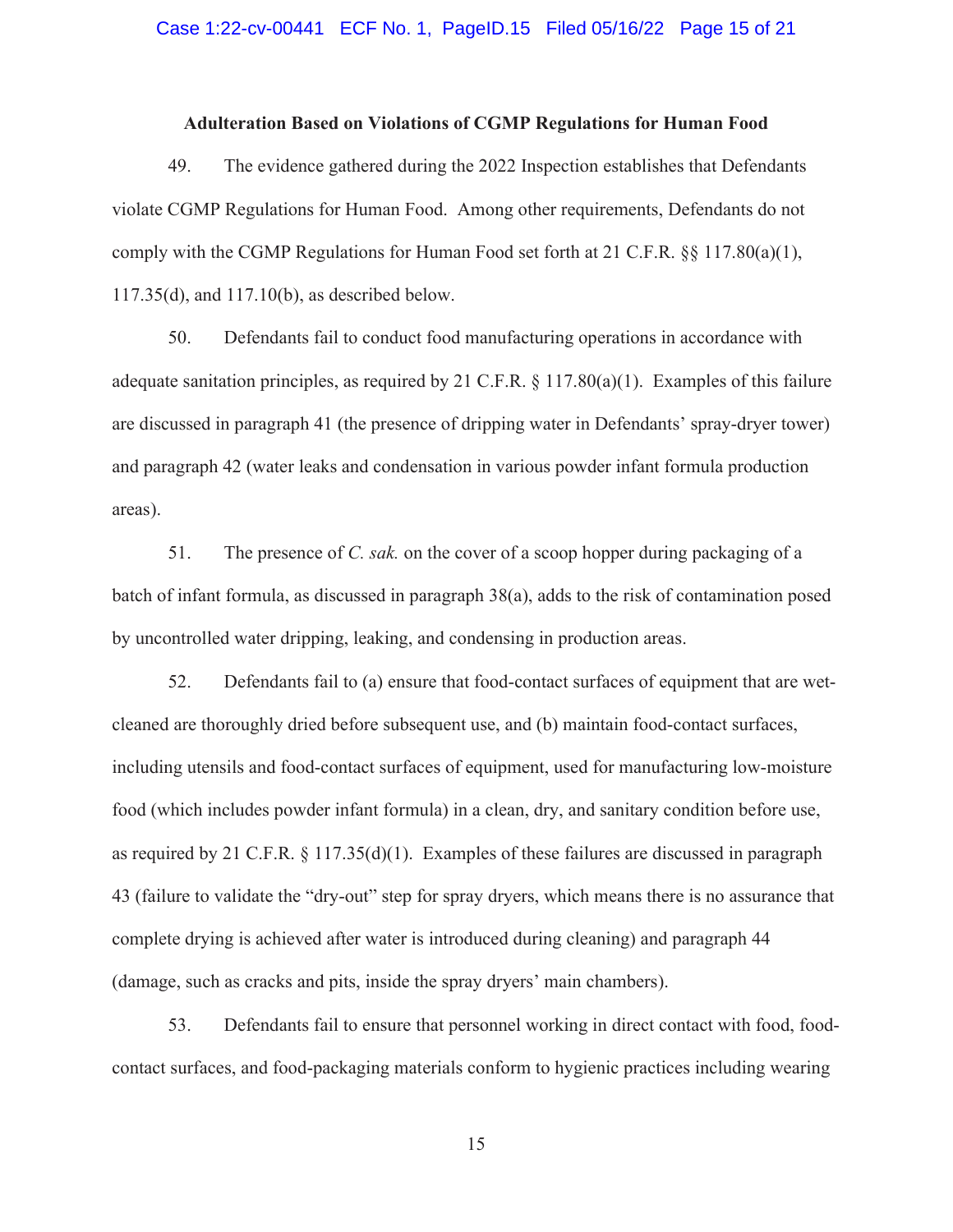#### Case 1:22-cv-00441 ECF No. 1, PageID.16 Filed 05/16/22 Page 16 of 21

suitable outer garments to protect against contamination of food, food-contact surfaces, and food-packaging materials, as required by 21 C.F.R. § 117.10(b)(1). Examples of this failure are discussed in paragraph 45 (failure to sanitize footwear before entering production areas).

54. Defendants' violations of CGMP Regulations for Human Food render Defendants' products (including the Specialty Infant Formulas, the Standard Infant Formulas, and the other food manufactured at AN-Sturgis) adulterated within the meaning of 21 U.S.C.  $\S$  342(a)(4) in that they have been prepared, packed, or held under insanitary conditions whereby they may have become contaminated or been rendered injurious to health. *See* 21 C.F.R.  $§ 117.1(a)(1)(ii).$ 

# **Adulteration Based on Violations of Infant Formula CGMP Regulations**

55. The evidence gathered during the 2022 Inspection also establishes that Defendants violate the Infant Formula CGMP Regulations and the Infant Formula Records Requirements. Among other requirements, Defendants do not comply with the Infant Formula CGMP Regulations set forth at 21 C.F.R. §§ 106.20(a), 106.55(a), 106.30(b), 106.10(b)(1), and  $106.100(k)(2)$ , as described below.

56. Defendants fail to maintain buildings used in the manufacture of infant formula in a clean and sanitary condition, as required by 21 C.F.R. § 106.20(a). Examples of this failure are described in paragraph 41 (the presence of dripping water in Defendants' spray-dryer tower) and paragraph 42 (water leaks and condensation in various powder infant formula production areas).

57. Defendants fail to have an adequate system of process controls covering all stages of processing that is designed to ensure that infant formula does not become adulterated within the meaning of the Act (21 U.S.C.  $\S$  342(a)(4) and 350a(a)(3), among others) as a result of the presence of microorganisms in the formula or in the processing environment, as required by 21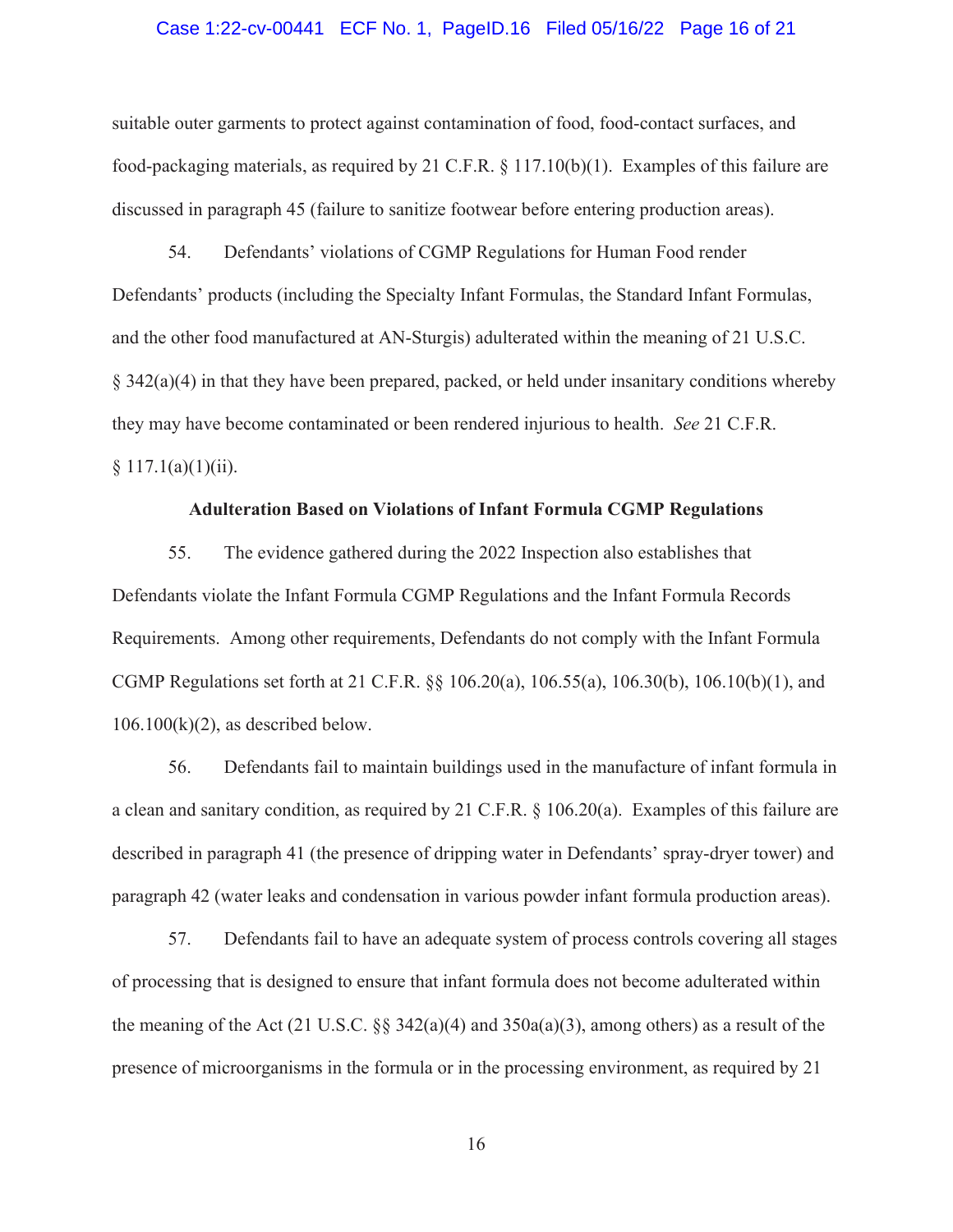#### Case 1:22-cv-00441 ECF No. 1, PageID.17 Filed 05/16/22 Page 17 of 21

C.F.R. § 106.55(a). Examples of this failure are described in paragraph 38 (*C. sak.* detected in the processing environment) and paragraph 39 (*Cronobacter* spp. detected in the processing environment).

58. Defendants fail to ensure that all surfaces of equipment and utensils that contact raw ingredients, in-process materials, or infant formula are cleaned, sanitized, and maintained in a manner that protects infant formula from being contaminated by any source, as required by 21 C.F.R. § 106.30(b). Examples of this failure are described in paragraph 43 (failure to validate the "dry-out" step for spray dryers, which means there is no assurance that complete drying is achieved after water is introduced during cleaning) and paragraph 44 (damage, such as cracks and pits, inside the spray dryers' main chambers).

59. Defendants fail to ensure that personnel working directly with infant formula, infant formula raw ingredients, infant formula packaging, or infant formula equipment or utensil contact surfaces, conform to hygienic practices, including wearing suitable outer garments, to protect infant formula against contamination, as required by 21 C.F.R. § 106.10(b)(1). Examples of this failure are discussed in paragraph 45 (failure to sanitize footwear before entering production areas).

60. Defendants fail to conduct an adequate investigation into the validity of a complaint that shows that a health hazard possibly exists. Specifically, Defendants' complaint investigations do not document a determination whether a health hazard exists (and the basis for such determination), as required by 21 C.F.R.  $\S$  106.100(k)(2). Examples of this failure are described in paragraph 46 (failure to identify a root cause for illnesses associated with (but not definitively caused by) powder infant formulas manufactured at AN-Sturgis) and paragraph 47 (failure to test any retained samples for microbiological contamination of an infant formula).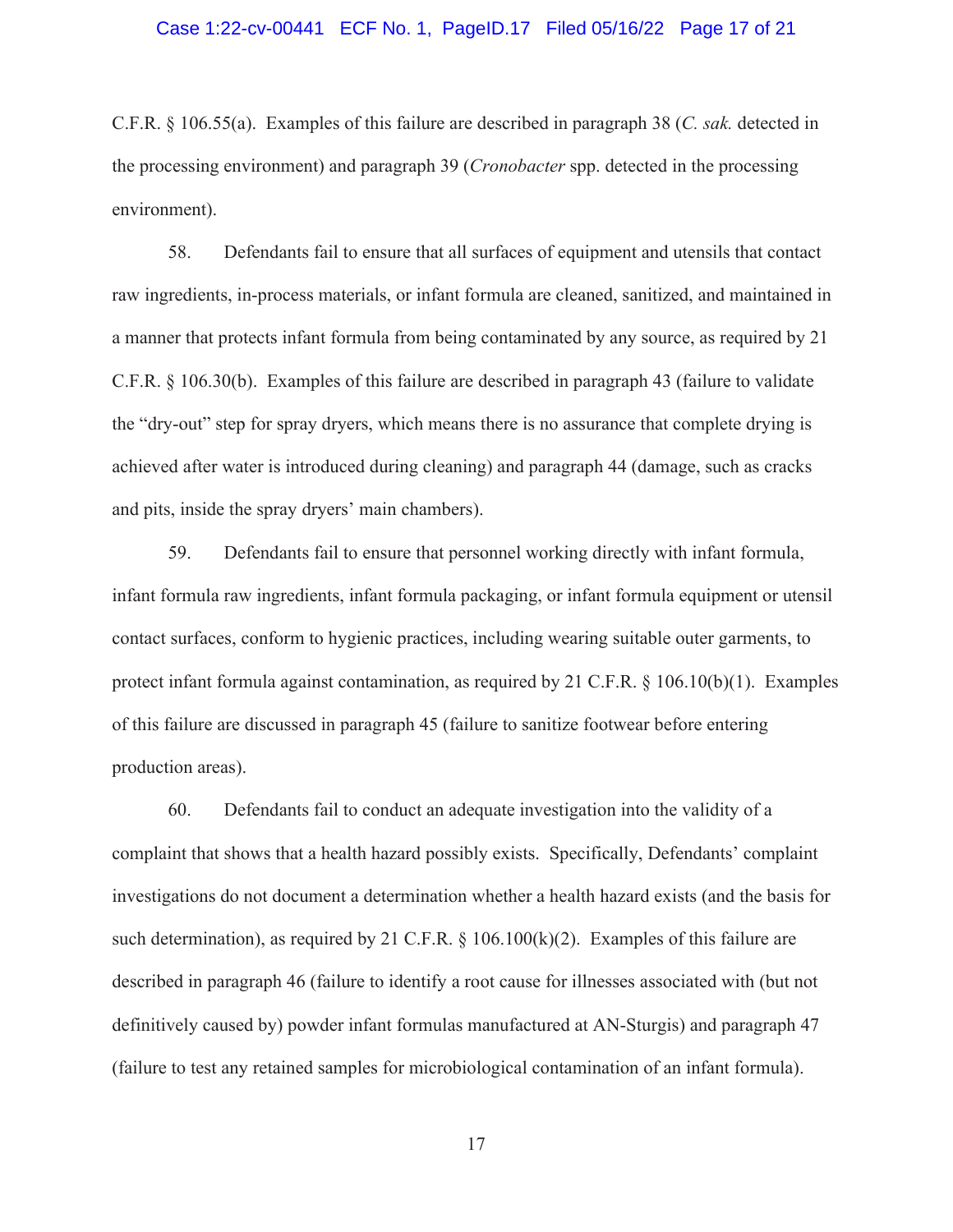#### Case 1:22-cv-00441 ECF No. 1, PageID.18 Filed 05/16/22 Page 18 of 21

61. Defendants' violations of Infant Formula CGMP Regulations cause the Standard Infant Formulas to be adulterated within the meaning of 21 U.S.C. § 350a(a)(3) in that they have been processed in a manner that does not comply with current good manufacturing practice requirements for infant formula set forth at 21 U.S.C. § 350a(b)(2) and 21 C.F.R. Part 106.

#### **Prior Warning**

62. The 2022 Inspection was not the first time FDA warned Defendants of their failure to comply with FDA requirements to control microbiological growth. FDA previously conducted an inspection at AN-Sturgis between September 20-24, 2021 ("2021 Inspection"). During the 2021 Inspection, FDA investigators documented several conditions and practices that fail to control microbiological growth within the food-processing areas at AN-Sturgis including, but not limited to, some of the same or similar observations made during the 2022 Inspection. The inspectional observations from the 2021 Inspection that are repeated in the 2022 Inspection include:

a) Defendants' failure to maintain buildings used in the manufacture of infant formula in a clean and sanitary condition, as required by 21 C.F.R. § 106.20(a). Specifically, an FDA investigator observed standing water in several locations in a building that houses a spray dryer, including under and adjacent to the air handling unit of a vibratory fluid bed, outside an air-lock door associated with the Dry Blending Room, and in an area used for cleaning; and

(b) Defendants' failure to ensure that personnel working directly with infant formula, infant formula raw ingredients, infant formula packaging, or infant formula equipment or utensil contact surfaces, conform to hygienic practices to protect infant formula against contamination, as required by 21 C.F.R. § 106.10(b). Specifically, an FDA investigator observed a processing operator touch non-food-contact surfaces and immediately afterwards touch food-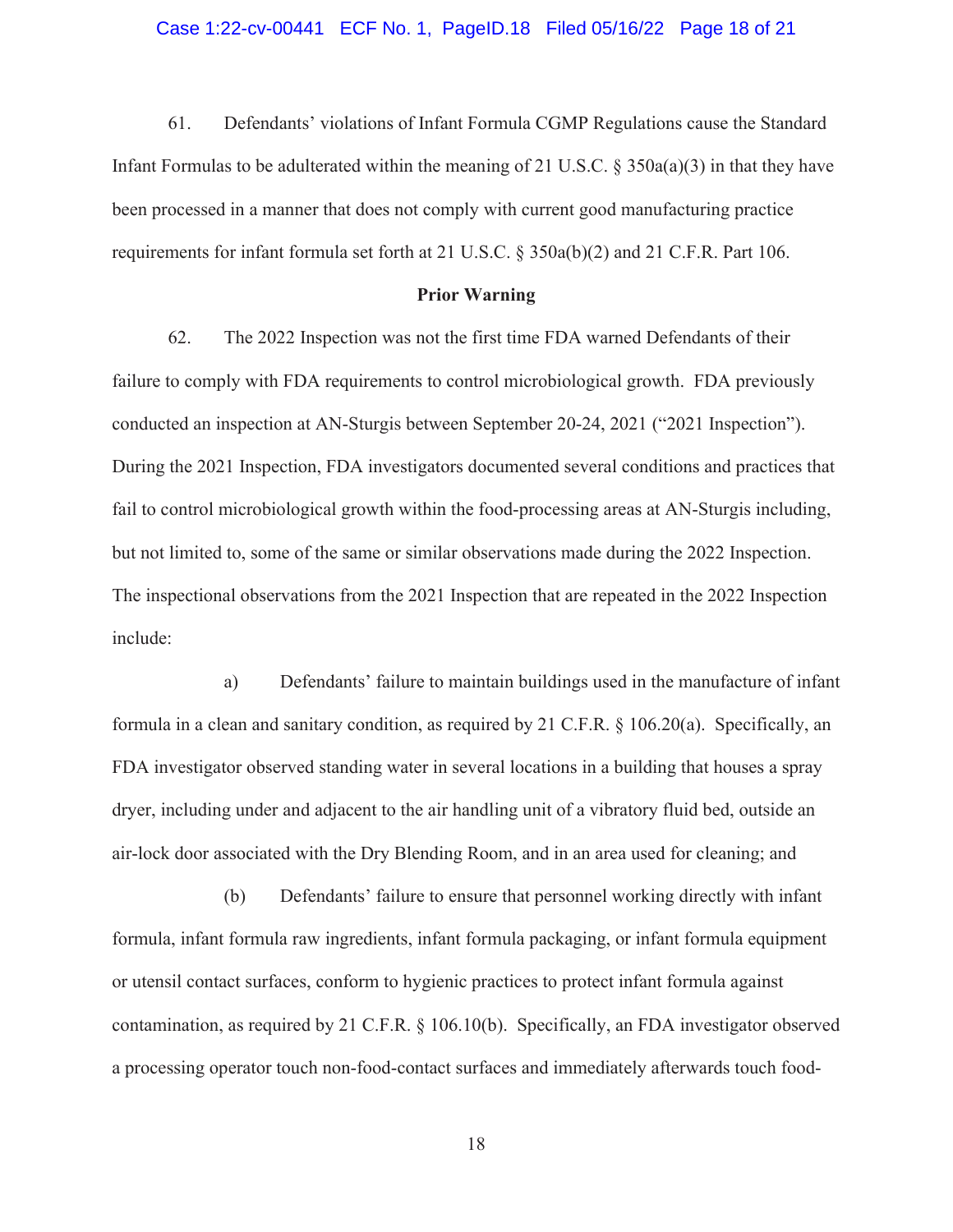#### Case 1:22-cv-00441 ECF No. 1, PageID.19 Filed 05/16/22 Page 19 of 21

contact surfaces, such as the inside of an ingredient bag and a plastic bag used to store the weighed ingredient, without sanitizing or changing his gloves. In addition, the FDA investigator observed that the processing operator's exposed wrists, between his glove and smock cuff, entered the inside of the ingredient bag when scooping ingredients.

63. At the close of the 2021 Inspection, FDA investigators issued an FDA-483 to Defendant TJ Hathaway and discussed the inspectional observations with him.

64. Although Defendants promised corrective actions, they did not implement sustained corrections to achieve ongoing compliance with the Act and its implementing regulations.

#### **Request for Relief**

65. Despite the seriousness of having detected *Cronobacter* spp. in their products and processing areas, Defendants have not taken adequate steps to come into compliance, as evidenced by the observations made by FDA investigators during the 2022 Inspection.

66. Accordingly, the United States believes that, unless restrained by the Court, Defendants will continue to violate 21 U.S.C. §§ 331(a) and 331(k) in the manner alleged herein.

WHEREFORE, the United States respectfully requests that this Court:

I. Order that Defendants and each and all of their directors, officers, agents, representatives, employees, attorneys, successors, and assigns, and any and all persons in active concert or participation with any of them, cease manufacturing, processing, preparing, packing, labeling, holding, and/or distributing any article of food unless and until Defendants bring their manufacturing, processing, preparing, packing, labeling, holding, and distribution operations into compliance with the Act and its implementing regulations to the satisfaction of FDA;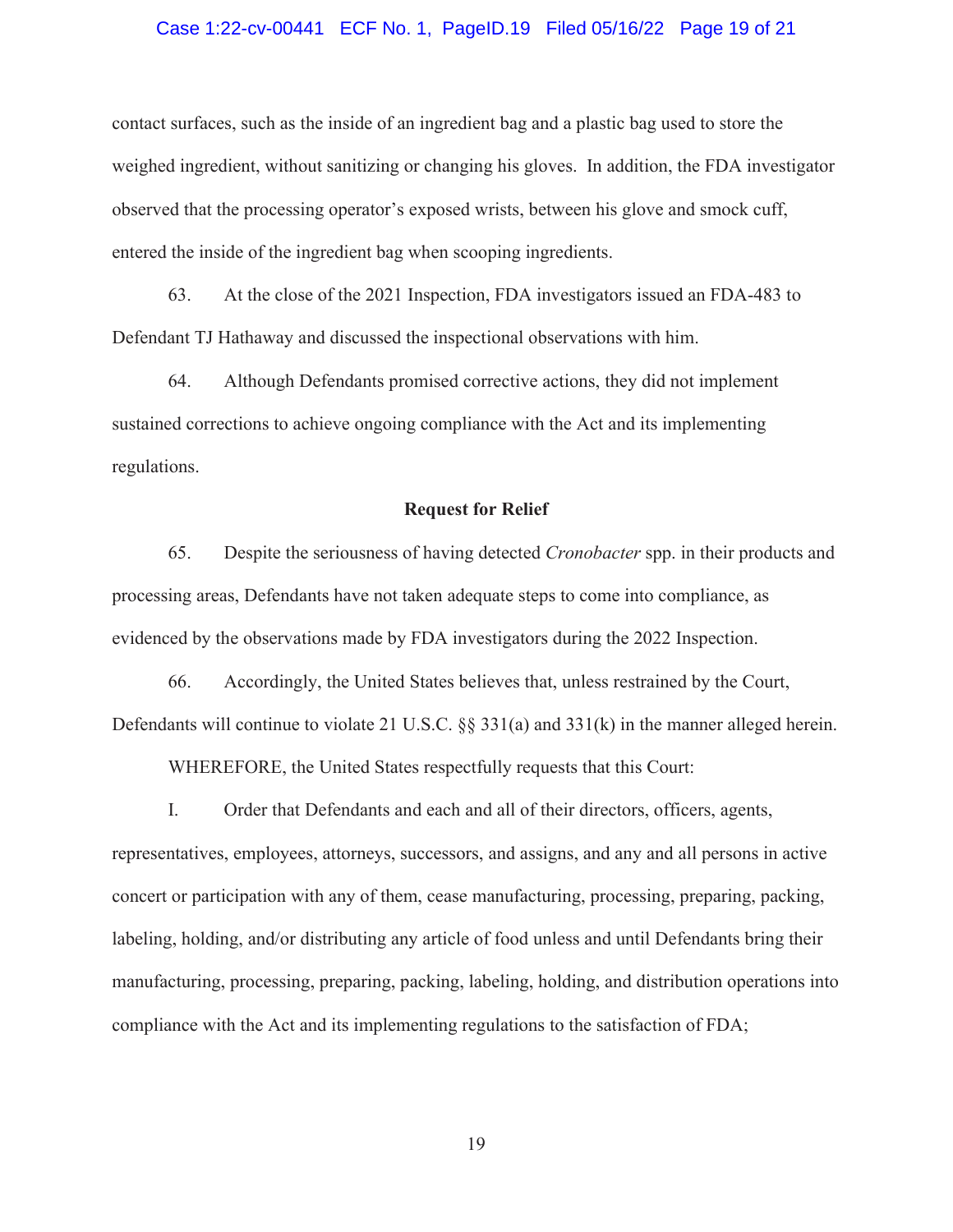## Case 1:22-cv-00441 ECF No. 1, PageID.20 Filed 05/16/22 Page 20 of 21

II. Order that Defendants and each and all of their directors, officers, agents, representatives, employees, attorneys, successors, and assigns, and any and all persons in active concert or participation with any of them, be permanently restrained and enjoined under 21 U.S.C. § 332(a) from directly or indirectly doing or causing to be done any of the following acts:

A. Violating 21 U.S.C. § 331(a) by introducing or causing to be introduced, or delivering or causing to be delivered for introduction, into interstate commerce any article of food that is adulterated within the meaning of 21 U.S.C. §§ 342(a)(4) and/or 350a(a)(3); and

B. Violating 21 U.S.C. § 331(k) by causing any article of food that is held for sale after shipment of one or more of its components in interstate commerce to become adulterated within the meaning of 21 U.S.C.  $\S$  342(a)(4) and/or 350a(a)(3);

III. Order that FDA be authorized pursuant to this injunction to inspect Defendants' place(s) of business and all records relating to the receipt, manufacture, processing, preparing, packing, labeling, holding, and distribution of any article of food to ensure continuing compliance with the terms of the injunction, and that Defendants bear the costs of such inspections, including testing and sampling, at the rates prevailing at the time the inspections are accomplished;

IV. Award the United States costs incurred in pursuing this action, including the costs of investigation to date; and